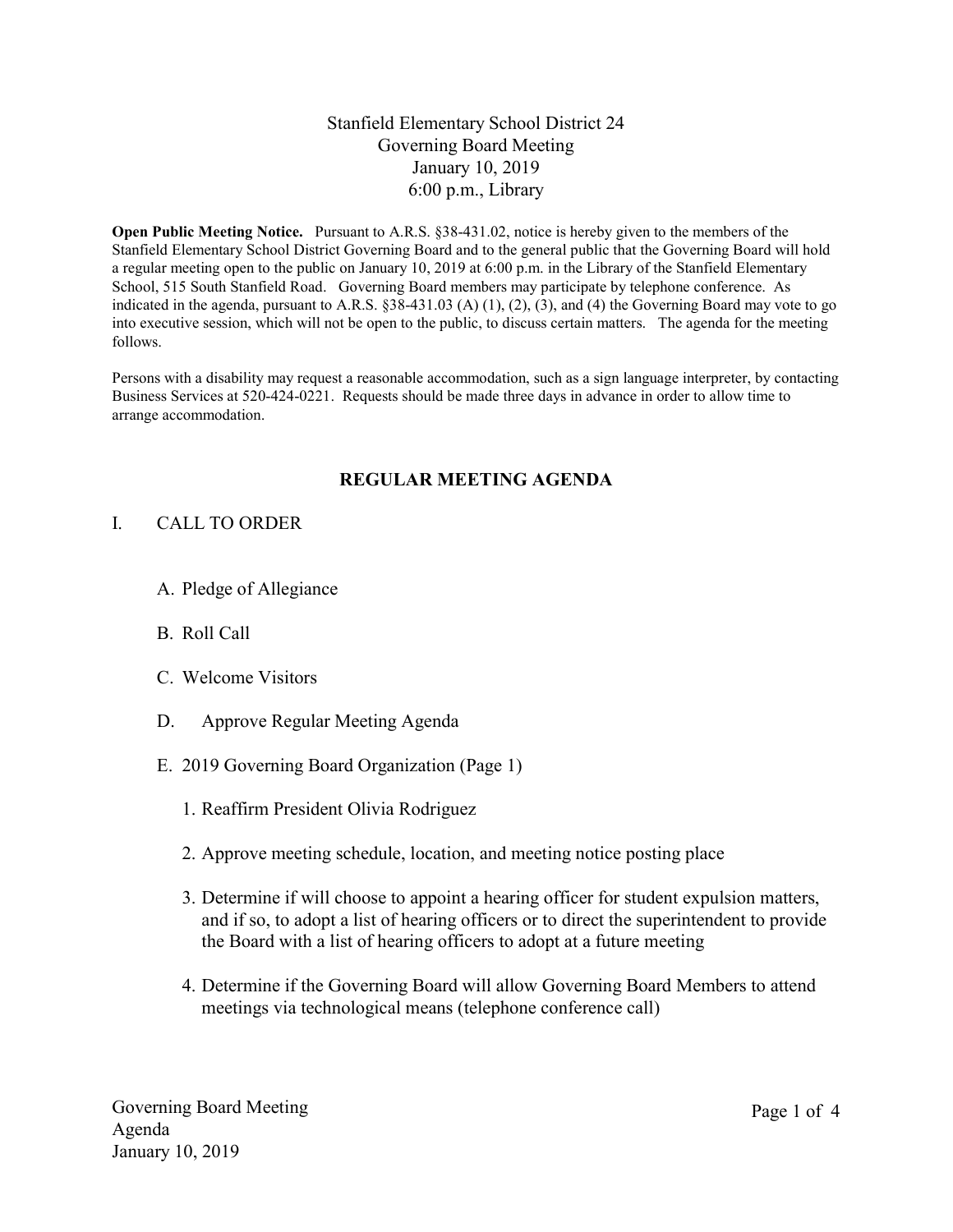- 5. Approve the appointment of the President of the Governing Board to sign documents on behalf of the Governing Board, and appoint the senior Board member, in terms of service, to sign in the absence of the President
- 6. Affirm appointment of Carlos Marin to the SESD Governing Board and Administer the Oath of Office.

# I. CALL TO THE PUBLIC

Guidance for Public Participation in Board Meetings is provided in Policy BEDH. The President may recognize individuals wishing to address the Board under Call to the Public or under the item on the Agenda they wish to address. Each individual will be allowed five minutes unless additional time was requested and granted in advance by the Superintendent or President. ARS 38-432.02(H) provides that Board members shall not respond to comments unless the item is on the agenda. Pursuant to Federal Public Law 103-382, Title 8 (Impact Aid), and the District's Indian Education Policy (IGAK), this call is for any member of our district.

The Board shall not hear personal complaints against school personnel or a person connected with the district. A procedure is provided by the Board for disposition of legitimate complaints in Policies KL, KB and KLD.

# LLAMADA AL PÚBLICO

La póliza BEDH, provee una guía publica para participar en juntas de la Mesa Directiva. El presidente de la Mesa Directiva puede reconocer a los individuos que desean dirigirse a la mesa bajo llamada al público o bajo el artículo en la agenda que desean tratar. A cada individuo se le otorgaran cinco minutos de tiempo, a menos que el Presidente o Superintendente le hayan concedido tiempo adicional por adelantado. La Póliza ARS 38- 432.02 dice que ningún miembro de la mesa responderá a ningún tipo de comentarios de temas que no estén en la agenda. De conformidad con la Ley Pública Federal 103-382, Título 8 (Impact Aid) y la Política de Educación Indígena del Distrito (IGAK), esta convocatoria es para cualquier miembro de nuestro distrito.

La mesa no oirá quejas personales en contra de personal de la escuela o personas que tengan alguna conexión con el Distrito. Para este tipo de quejas la mesa provee otro tipo de procedimientos para la disposición de quejas legítimas las cuales se encuentran en las siguientes Pólizas KL, KB, y KLD.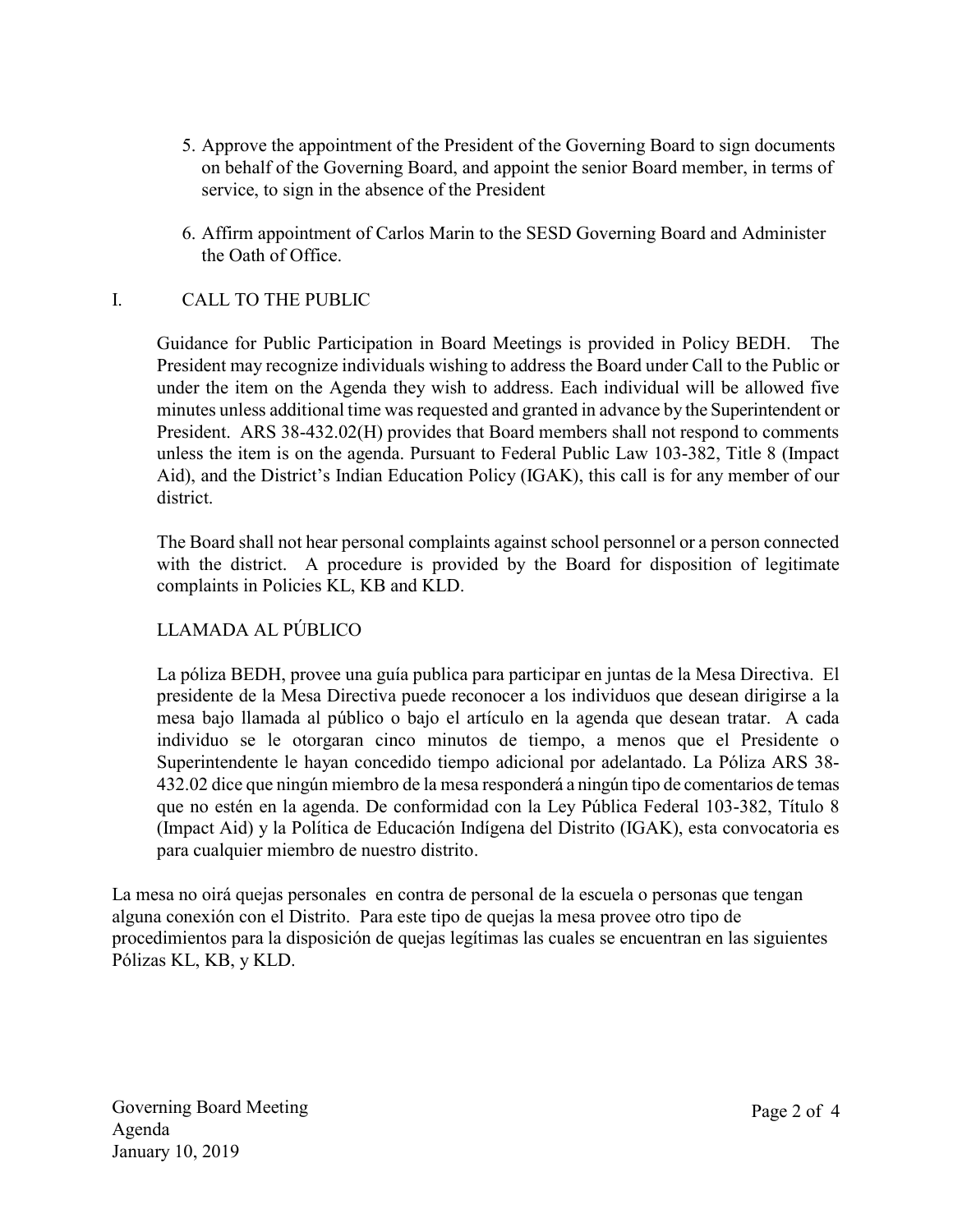## II. APPROVAL OF MINUTES

Approve the December 11, 2018 regular governing board meeting minutes.

### III. AWARDS AND RECOGNITIONS

- A. Students of the Month will be recognized next month
- B. Employee of the Month will be recognized next month

## IV. REPORTS

- A. Superintendent's Report
	- 1. Prop 301
	- 2. Upcoming Legislative Session
	- 3. Capital Projects update
	- 4. FY20 Certified and Classified contracts
- B. December Public Funds Expenditure Reports (Pages 2-5)
- C. December Student Activities Reports (Page 6)
- D. Principal's Report (Page 7-8)
- E. Operations Support Services Reports (Pages 9-10) 1. Operations 2. Technology
- V. NEW BUSINESS ACTION ITEMS BUSINESS

#### A. Ratify approval of payroll vouchers

- 1. PV13 \$138,860.80
- 2. PV14 \$138,263.81
- B. Ratify approval of expense vouchers
	- 1. EV1918 \$30,266.24
	- 2. EV1919 \$3.28
	- 3. EV1920 \$48,971.18
	- 4. EV1921 \$6,961.45